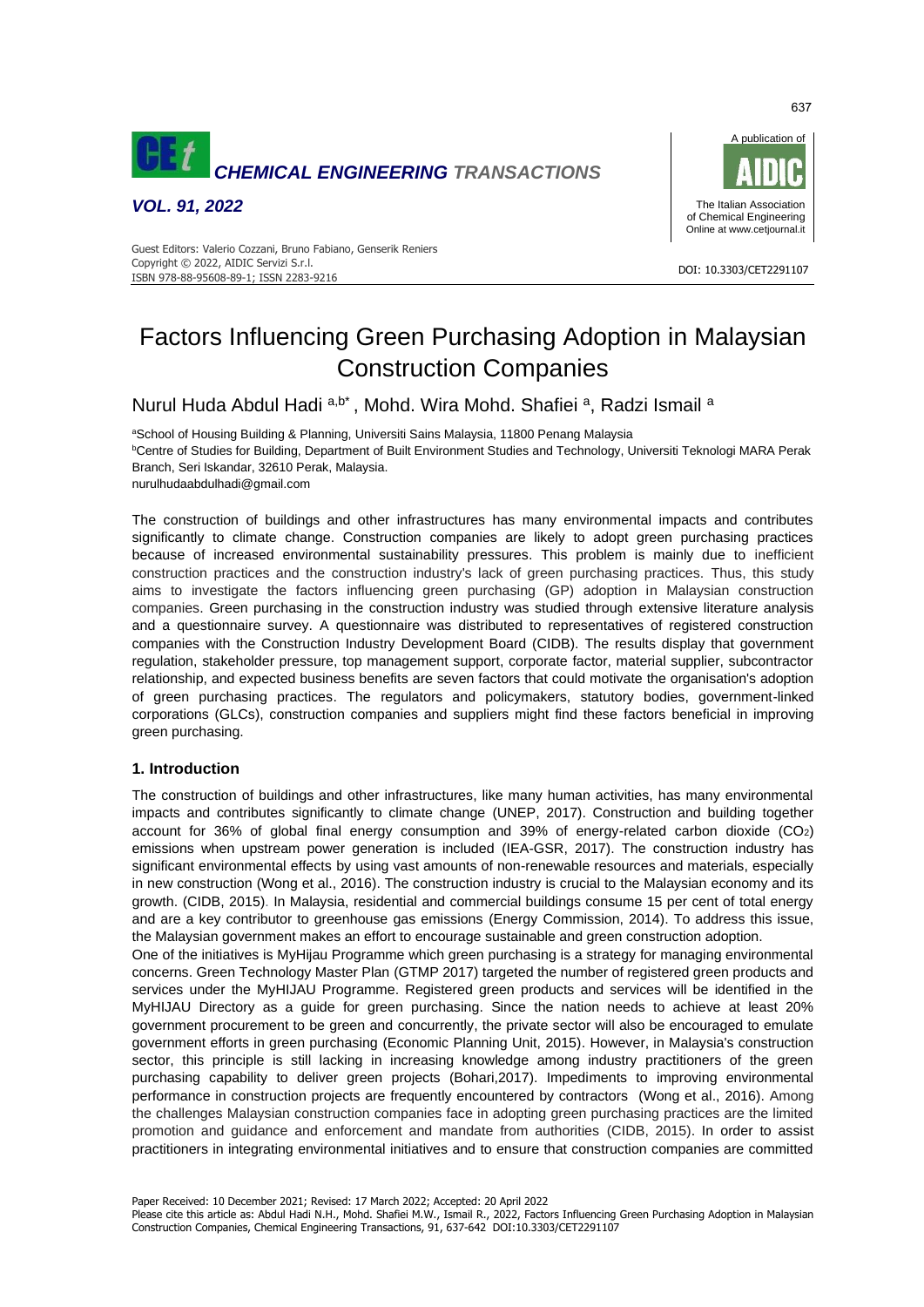to green compliance, the objective of this study is to identify the factors that are significant for enabling green purchasing implementation in the construction sector.

# **2. Literature Review**

# **2.1 Green Purchasing Adoption**

The term "green purchasing" refers to incorporating environmental considerations into all aspects of the purchase process, from product and process design to the disposal of the product (Yang et al., 2022). A purchasing process is green when the consumer attempts to improve the environmental efficiency of the product purchased and the suppliers that provide it (Kanapathy et al., 2016). Companies and organisations that choose green purchasing approaches and practices will substantially improve the environmental performance of their company marketing power, staff level of environmental awareness, public image and reputation, and energy and resources conservation achievements (Ho et al., 2010). The majority of the literature comes from developed-country perspectives and experiences; however, relatively a few studies have looked into green purchasing in emerging economies (ElTayeb et al., 2010). The literature has often addressed the factors that motivate companies to engage in proactive green purchasing in manufacturing industries; nonetheless, the results have been inconsistent and diverse. Nevertheless, green purchasing is still relatively new in developing nations, with little empirical data available due to firms failing to adopt the concept effectively (Yee et al., 2021). Thus, this study will identify the factors that motivate companies in the construction industry.

# **2.2 Key Indicators of Green Purchasing**

# **Government Regulation**

According to Carter & Carter (1998), the regulatory sector comprises government agencies and stakeholders such as consumer and lobbying groups that influence government and regulatory authorities. Many studies have described that higher regulatory pressures tend to enhance the implementation of green purchasing (Famiyeh et al., 2018; Malviya & Kant, 2017; Yook et al., 2018). No regulation or policy in Malaysia specifies the companies to conduct green purchasing activities. Nonetheless, in Malaysia and other countries, regulatory bodies set regulations to prohibit the use and pollution and facilitate recycled material use in the products of harmful or toxic materials (ElTayeb et al., 2010). Apart from that, the study conducted by (Wong et al., 2016) revealed that the experts in the construction industry interviewed indicated that the government should take a proactive role in pushing green purchasing adoption.

# **Stakeholder Pressure**

Stakeholders are any group or individual who can influence or achieve an organisation's objectives, particularly those critical to the corporation's survival and success (Freeman, 1984). The stakeholder explained in this study are the external stakeholder in a construction company, comprising a client, consultant, competitor, advocacy group, societies and media. Stakeholders' active involvement is an essential means to implement green purchasing effectively. In order to improve environmental performance, coordination with internal and external stakeholders is crucial (Foo et al., 2019). This view is supported by (Wong et al., 2016), who write that there must be a shared understanding and commitment between stakeholders on green purchasing. Sarkis et al. (2010) pointed out that environmental cooperation with stakeholders is significant.

# **Top Management Support**

Effective environmental practices require top management's awareness, priorities, and support (Björklund, 2011; Yook et al., 2018). Headquarters or top management may establish a policy for green purchasing and guidelines for subsidiaries that are either followed or partially rejected by subsidiaries (Hsu et al., 2014). Previous evidence suggests that other influencing factors that contribute to green purchasing adoption are dedicated resources, expertise in sustainability to facilitate green purchasing & decision making provided by top management (Wong et al., 2016; Yen & Yen, 2012).

# **Corporate Factor**

A variety of organisational factors also affect a corporation's green purchasing practices. The success of green purchasing in a company depends largely on how the purchasing function is organised (Zhu & Geng, 2006). In order to achieve this, it involves changing the attitudes of large companies who are trying to build and establish a much closer relationship with their suppliers, provide support, advice and guidance, and share their knowledge and expertise (Rao, 2002). According to ElTayeb et al. (2010), the belief in green initiatives

638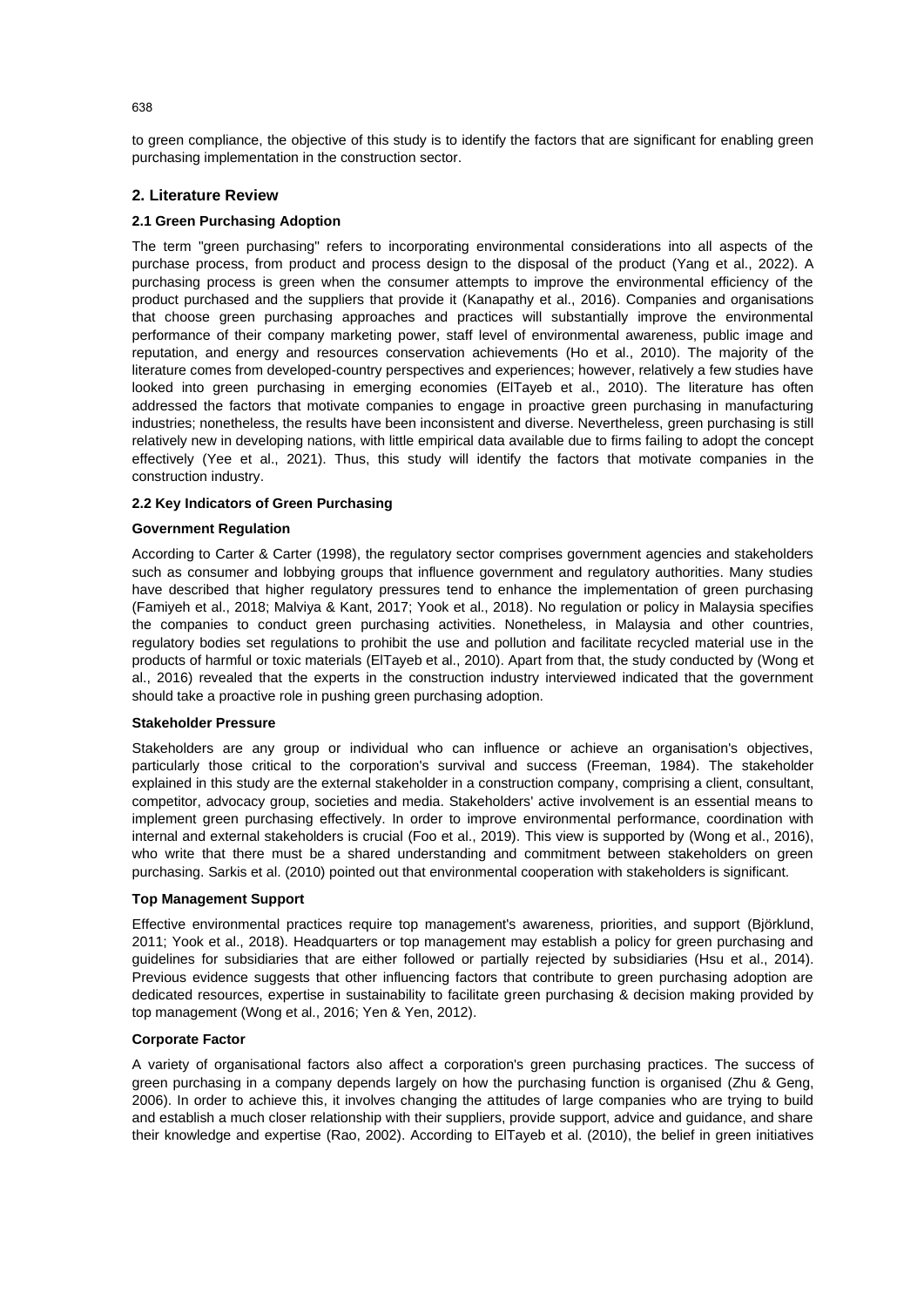should be motivated by external impositions and opportunities and a firm's sense of responsibility to the business in which it operates.

#### **Material Supplier**

The environmental collaboration between companies and suppliers significantly impacts their green purchasing adoption. Yen & Yen (2012) suggested that a company's green purchasing adoption can be increased by working with the supplier to reduce the environmental impact. The supplier also must conform to particular legislation, social norms, and standards, such as the ISO 14001 and the EMS (Miemczyk et al., 2012). In committing with the supplier, there must be a high level of trust between the company and suppliers (Yook et al., 2018) since they provide sustainable products and services (Björklund, 2011).

#### **Subcontractor Relationship**

Subcontractor relationships with the main contractor are becoming increasingly crucial for successful supply chains. Companies need to engage subcontractors in enhancing the environmental efficiency of the entire supply chain and thus tackle the environmental impact of the purchasing process (Ramakrishnan et al., 2015). Kanapathy et al. (2016) found that most respondents exchange information and provide subcontractors with training and education in development strategies. Working collaboratively to minimise the environmental impact of their operations and achieve environmental goals will also improve the buy-in of green purchasing (Yen & Yen, 2012).

# **Expected Business Benefit**

It is usually well known that the main goals of business organisations are to maximise profits and financial returns. Each aspect of their choice is assessed according to the criteria of cost-benefit. Still, most businesses find environmental venture and associated costs to be moderate. They do not see environmental investments as expensive activities and expect improvements in performance and cost savings from recycling, reuse and environmental programmes (Yen & Yen, 2012). This innovation could lead to collateral advantages such as better quality, reliability, or supply costs (González-Benito et al., 2016). Figure 1 depicts the study's framework based on the literature review.



*Figure 1. Conceptual Framework*

# **3. Research Methodology**

#### **3.1 Instrumentation**

Data is obtained through developed questionnaires from primary sources of data. The questionnaire in this study was adapted from previous research papers (Eltayeb & Zailani, 2010; Hsu et al., 2014; Wong et al., 2016; Yen & Yen, 2012; Yook et al., 2018). The questions were chosen based on the constructs used in this study. The questionnaire has also been amended to assure that it may be adapted and applied to the current purchasing environment in Malaysia.

### **3.2 Data Collection**

A pilot study was conducted for this study. The questionnaire survey respondents were Contractor G7 (the limit of tender/value of work has no limit) registered with the Construction Industry Development Board (CIBD).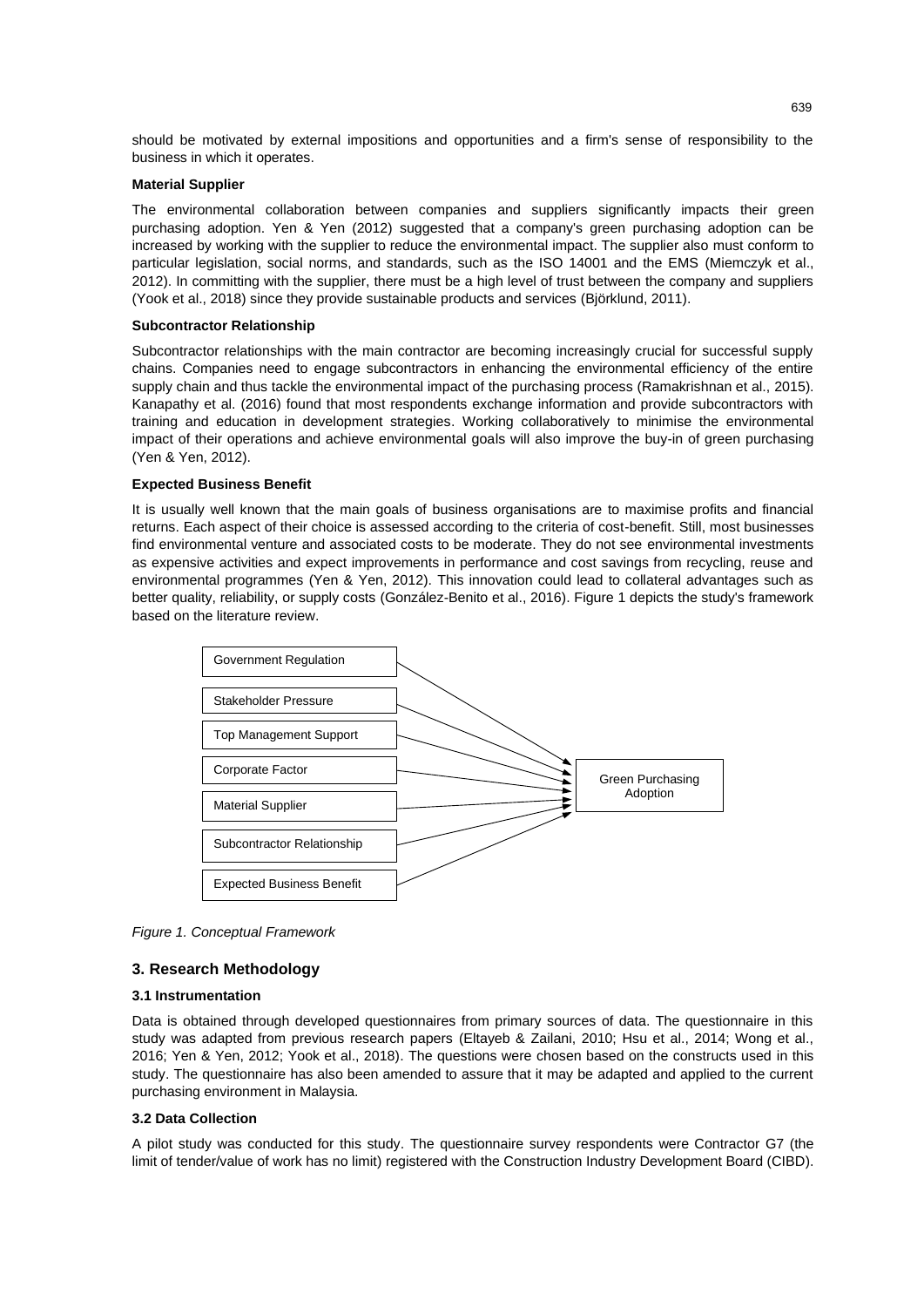The study concentrated on G7 contractor companies as the companies will likely adopt the ISO14001, an international standard for environmental management. It is a must to have this standard system implemented on a construction site, where it serves as a guide to engaging in good environmental and sustainable practices (CIDB, 2015). A pre-test was undertaken with ten academics and two practitioners who hold senior positions in G7 contractor companies for content validity. Then, a pilot test of 132 items was used to evaluate their content validity, construct validity, and reliability. The questionnaire, which included a five-point Likert scale ranging from (1) 'Strongly Disagree' to (5) 'Strongly Agree', was administered to 50 respondents. A total of 33 questionnaires were received. The pilot study's findings will serve as a benchmark for the next phase, which will involve the distribution of improved questionnaires to construction companies throughout Malaysia.

# **4. Results**

The findings are based on a pilot study conducted because no government regulations or policies in Malaysia mandate companies to engage in green purchasing activities. The pilot study was conducted in Peninsular Malaysia with a simple random sampling method. Two analyses have been taken at this point: descriptive analysis and reliability test. The IBM SPSS 27 software was used to analyse all the data acquired in sections A and B.

# **4.1 Descriptive Analysis**

The objective of descriptive analysis is to explore and summarise the data distribution. The unit of analysis in this study is the organisation or the firm. Table 1 displays the demographic background of the respondent. The significant responses were received from the state of Selangor (41.9%), indicating the highest number of G7 registered contractors. Most of the firm's primary business operations are building firms (51.5%). The majority of the firms are local contractors (78.8%), with employees ranging from 50 to 249 (48.5%). Companies that practice green purchasing (48.5%) balance with those that do not (51.5%).

| Variables                  | Categories                                    | Frequency | Percentage % |
|----------------------------|-----------------------------------------------|-----------|--------------|
| Location of Companies      | Johor                                         | 3         | 9.1          |
| (State)                    | Kedah                                         |           | 3.0          |
|                            | Negeri Sembilan                               |           | 3.0          |
|                            | Perak                                         | 2         | 6.1          |
|                            | Perlis                                        |           | 3.0          |
|                            | Pulau Pinang                                  | 3         | 9.1          |
|                            | Selangor                                      | 13        | 39.4         |
|                            | Wilayah Persekutuan (Kuala Lumpur)            | 9         | 27.3         |
| Type of Company            | <b>Local Contractor</b>                       | 26        | 78.8         |
|                            | Local Contractor with International Operation | 3         | 9.1          |
|                            | Foreign Contractor                            |           | 3.0          |
|                            | Joint Venture Contractor                      | 3         | 9.1          |
| Number of employees        | $1 - 9$                                       | 2         | 6.1          |
| in company                 | $10 - 49$                                     | 6         | 18.2         |
|                            | $50 - 249$                                    | 16        | 48.4         |
|                            | 250 and above                                 | 9         | 27.3         |
| <b>Main Business</b>       | <b>Building</b>                               | 17        | 51.5         |
|                            | Civil Engineering (Infrastructure)            | 11        | 33.3         |
|                            | <b>Electrical Engineering</b>                 |           | 3.0          |
|                            | Mechanical Works (Plumbing, HVAC etc)         | 4         | 12.2         |
| Green purchasing practices | Yes                                           | 16        | 48.5         |
|                            | No                                            | 17        | 51.5         |

|  | Table 1: Companies Profile |  |
|--|----------------------------|--|
|--|----------------------------|--|

# **4.2 Reliability Analysis**

The reliability test was conducted for eight indicators, including the dependant variable. Cronbach's alpha reliability coefficient was used to determine the internal reliability of the scales. Cronbach's alpha reliability coefficient ranges typically between 0 and 1. The greater the internal consistency of the scale items, the closer the Cronbach Alpha coefficient approaches the value of 1.0. The value of 0.80 is commonly used as a guideline to indicate an acceptable level of internal reliability (Bryman & Bell, 2011). Table 3 shows that all of the scale indicators scored 0.861 or higher. The values show that the constituent scales of the measure were

640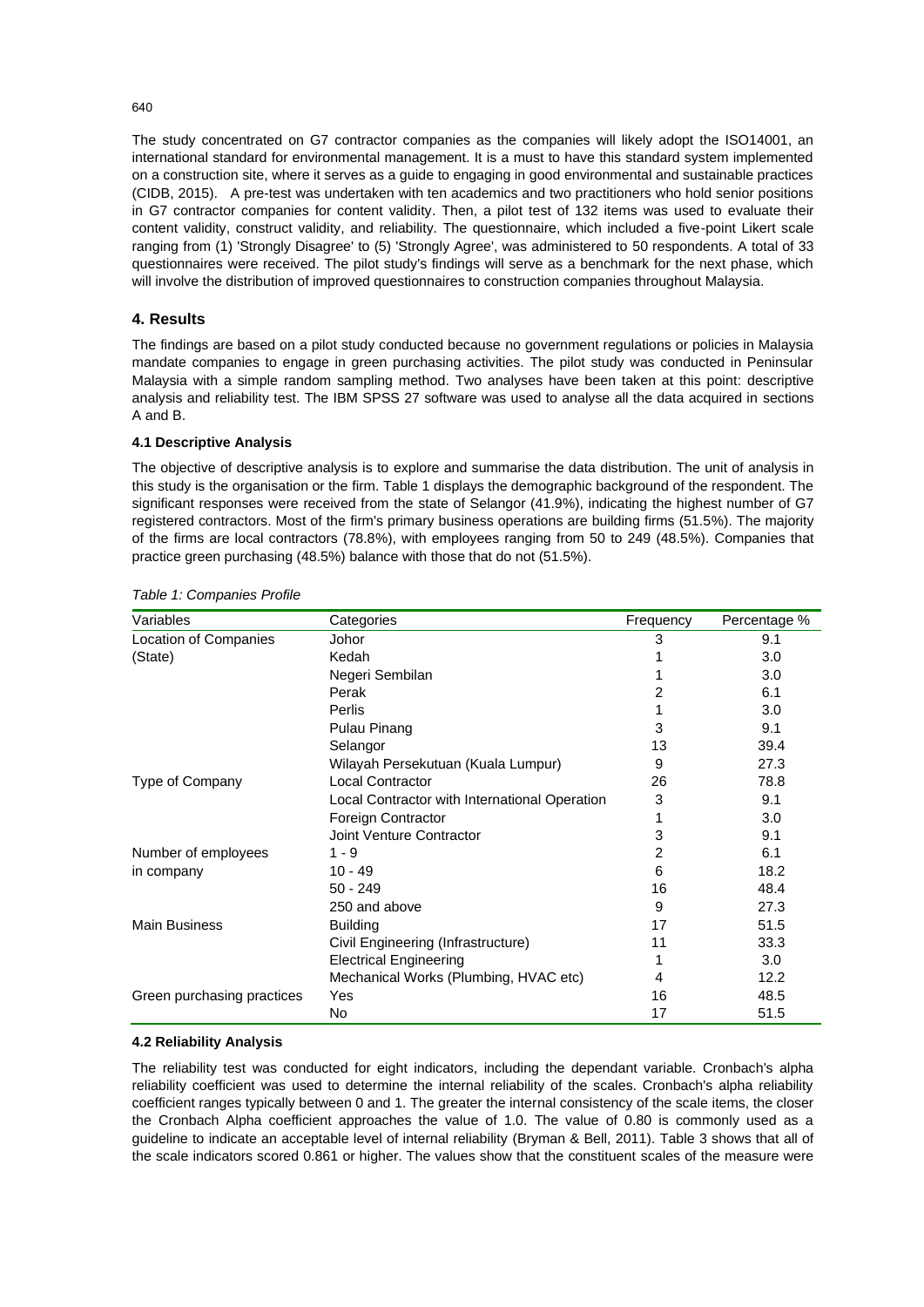strong and internally consistent. This result is consistent with findings from (Ramakrishnan et al., 2015) on government regulation and stakeholder pressure, (González-Benito et al., 2016) on top management support, (Mohamad & Koilpillai, 2020) on corporate factors, (Rahim et al., 2018; Yen & Yen, 2012) on the material supplier, (González-Benito et al., 2016) on subcontractor relationship and (ElTayeb et al., 2010) on expected business benefit.

| <b>Scale</b>                     | <b>Cronbach's Alpha</b> | <b>Cronbach's Alpha Based on</b><br><b>Standardised Items</b> | N of Items |
|----------------------------------|-------------------------|---------------------------------------------------------------|------------|
| Government Regulation            | 0.861                   | 0.859                                                         | 10         |
| <b>Stakeholder Pressure</b>      | 0.921                   | 0.924                                                         | 14         |
| <b>Top Management Support</b>    | 0.982                   | 0.982                                                         | 13         |
| Corporate Factor                 | 0.953                   | 0.954                                                         | 10         |
| <b>Material Supplier</b>         | 0.970                   | 0.971                                                         | 20         |
| Subcontractor Relationship       | 0.941                   | 0.950                                                         | 12         |
| <b>Expected Business Benefit</b> | 0.970                   | 0.971                                                         | 18         |
| Green Purchasing Adoption        | 0.961                   | 0.962                                                         | 14         |

*Table 3: Reliability test for each group of scales.*

# **5. Conclusion**

According to the pilot study's findings, these seven factors are reliable to test and use in the second phase of the data distribution to Malaysian construction companies. The findings demonstrated that Malaysian contractor companies are proactive in their organisational strategies, relying on internal and external pressure to adopt environmental management practices. Based on the findings, the most crucial factor is top management support with 0.982. Top management in the contractor companies is senior managers who might have the green attitudes to commit to green purchasing adoption. Hence, top management commitment is the main factor in the company's success in implementing green purchasing practices. The other higher significant factors are material suppliers and expected business benefits. Since suppliers are the providers of green materials and services, this implementation significantly influences operational efficiency and substantially impacts their green purchasing adoption.

Furthermore, the significant influence of expected business benefits on green purchasing shows that the sampled companies prioritise profit when selecting whether to pursue green purchasing initiatives. Even though green materials and services are higher in cost, companies that anticipate a business benefit from these activities will be motivated to adopt this practice. This research will improve people's knowledge and understanding of the green purchasing concept. The study focused on the green purchasing contractor's viewpoint. Future research may examine the supplier's experience to give new insights on determinants and barriers to companies adhering to green practices.

# **References**

- Björklund, M, 2011, influence from the business environment on environmental purchasing Drivers and hinders of purchasing green transportation services, Journal of Purchasing and Supply Management, 17(1), 11–22.
- Bryman, A., & Bell, E., 2011, Business research methods 3rd Edition. In Business Research Method, Oxford, UK.
- Carter, C. R., & Carter, J. R., 1998, Interorganizational Determinants of Environmental Purchasing: Initial Evidence from the Consumer Products Industries, Decision Sciences, 29(3), 659–681.
- CIDB, 2015, Construction Industry Transformation Programme (CITP) 2016-2020, In Construction Industry Development Board Malaysia (CIDB), Kuala Lumpur, Malaysia
- Economic Planning Unit, 2015, Eleventh Malaysia Plan 2016-2020, In Rancangan Malaysia Kesebelas (Eleventh Malaysia Plan) : 2016-2020, Prime Minister Department, Putrajaya, Malaysia.
- ElTayeb, T. K., Zailani, S., & Jayaraman, K., 2010, The examination on the drivers for green purchasing adoption among EMS 14001 certified companies in Malaysia, Journal of Manufacturing Technology Management, 21(2), 206–225.

Energy Commission, 2014, Malaysia Energy Statistic 2014, Statewide Agricultural Land Use Baseline 2014.

Famiyeh, S., Kwarteng, A., Asante-Darko, D., & Dadzie, S. A., 2018, Green supply chain management initiatives and operational competitive performance, Benchmarking, 25(2), 607–631.